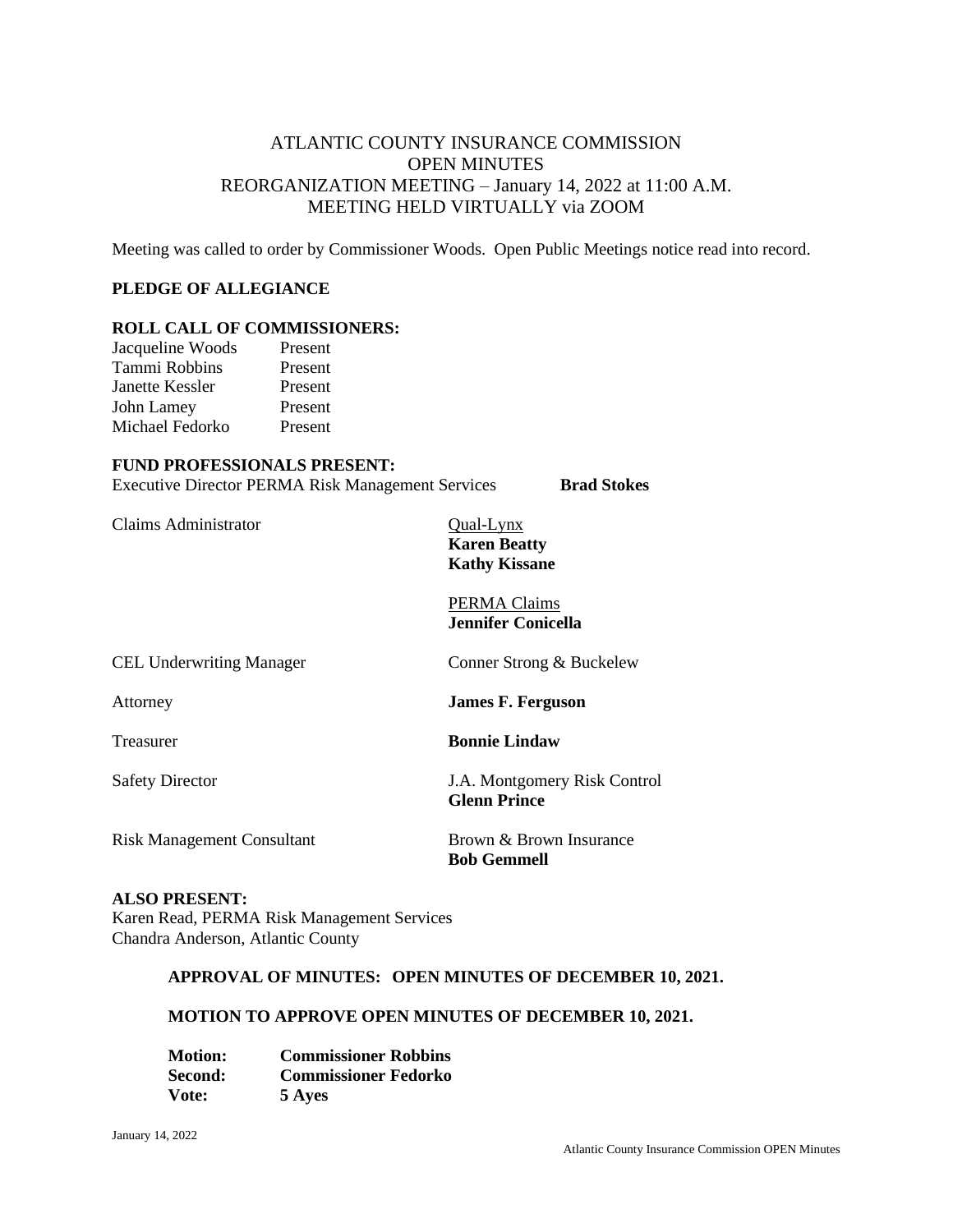#### **CORRESPONDENCE:** None.

Commissioner Woods turned the meeting over to the Executive Director to run the meeting for the election of officers.

James Ferguson administered the oaths to the Commissioners.

Mr. Stokes opened the meeting for nominations of Chairperson. Commissioner Kessler nominated Jacqueline Woods and was seconded by Tammi Robbins. There were no other nominations.

## **MOTION TO CLOSE NOMINATIONS FOR COMMISSION CHAIRPERSON AND TO ACCEPT THE NOMINATIONS AS PRESENTED.**

| <b>Motion:</b> | <b>Commissioner Kessler</b> |
|----------------|-----------------------------|
| Second:        | <b>Commissioner Robbins</b> |
| Vote:          | 5 Ayes                      |

Mr. Stokes opened the meeting for nomination of Vice Chairperson. Commissioner Woods nominated Tammi Robbins and was seconded by Commissioner Fedorko. There were no other nominations.

## **MOTION TO CLOSE NOMINATIONS FOR COMMISSION VICE CHAIRPERSON AND TO ACCEPT THE NOMINATIONS AS PRESENTED.**

| <b>Motion:</b> | <b>Commissioner Woods</b>   |
|----------------|-----------------------------|
| <b>Second:</b> | <b>Commissioner Fedorko</b> |
| Vote:          | 5 Ayes                      |

**EXECUTIVE DIRECTOR'S REPORT:** Brad Stokes presented the Executive Director's report. Mr. Stokes reviewed the reorganization resolutions.

Resolution 1-22 Certifying the Election of Fund Chairperson and Vice Chairperson

Resolution 2-22 Appointing CEL Commissioner Janette Kessler

Resolution 3-22 Appointing Commission Treasurer Bonnie Lindaw

Resolution 4-22 Appointing Commission Attorney James Ferguson

Resolution 5-22 Appointing Commission Secretary Chandra Anderson

Resolution 6-22 Designating Authorized Depositories for Commission Assets

Resolution 7-22 Designating Authorized Signatures for Commission Bank Accounts

Resolution 8-22 Establishing a Cash Management Plan

Resolution 9-22 Establishing Meeting Dates for 2022

Resolution 10-22 Designating PERMA as Custodian of Records

Resolution 11-22 Designating *The Press of Atlantic City* as Official Newspaper

## **MOTION TO APPROVE REORGANIZATION RESOLUTIONS 1-22 THROUGH 11-22.**

| <b>Motion:</b> | <b>Commissioner Fedorko</b> |
|----------------|-----------------------------|
| Second:        | <b>Commissioner Woods</b>   |
| Vote:          | 5 Ayes                      |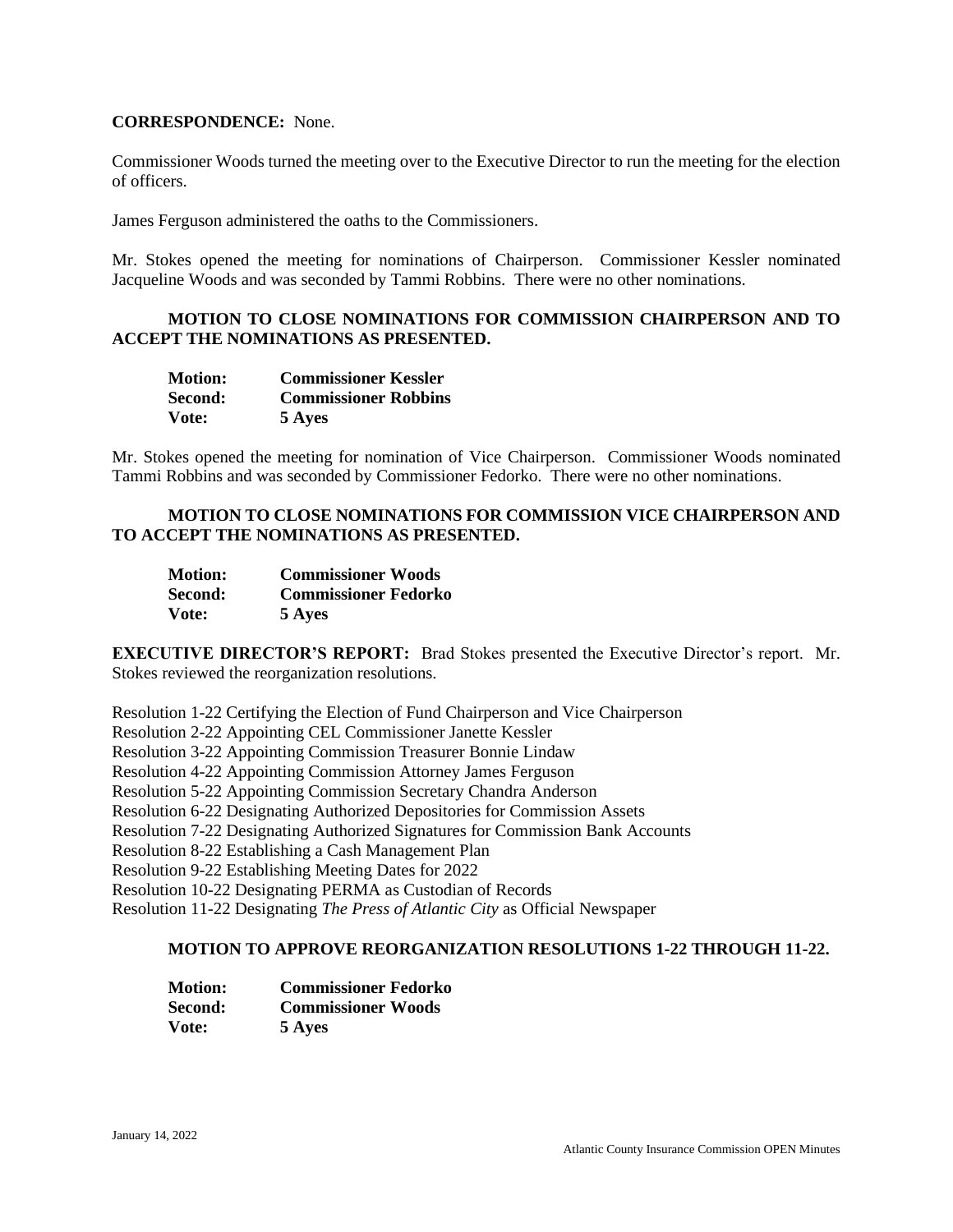### **MOTION TO APPROVE RESOLUTION 12-22 APPROVING PAYMENT OF A STIPEND TO HSING-YI CHOU FOR COMMISSION TREASURER SERVICES.**

| <b>Motion:</b> | <b>Commissioner Woods</b>   |
|----------------|-----------------------------|
| Second:        | <b>Commissioner Robbins</b> |
| Vote:          | 5 Ayes                      |

Public hearing for the 2022 budget which was introduced during the December 10, 2021 meeting.

### **MOTION TO OPEN THE PUBLIC HEARING OF THE 2022 BUDGET.**

| <b>Motion:</b> | <b>Commissioner Robbins</b> |
|----------------|-----------------------------|
| Second:        | <b>Commissioner Fedorko</b> |
| Vote:          | not taken                   |

The 2022 budget is in the amount of \$8,600,426. There was discussion regarding the various changes to the budget from last year. The ancillary coverages were up and down, however, cyber had a large increase. Overall there was an increase of 3.49%. The assessments were sent out. No members of the public had any comment.

## **MOTION TO CLOSE THE PUBLIC HEARING OF THE 2022 BUDGET.**

| <b>Motion:</b> | <b>Commissioner Kessler</b> |
|----------------|-----------------------------|
| Second:        | <b>Commissioner Fedorko</b> |
| Vote:          | 5 Ayes                      |

## **MOTION TO ADOPT THE 2022 PROPERTY AND CASUALTY BUDGET AND CERTIFY THE ANNUAL ASSESSMENTS.**

| <b>Motion:</b> | <b>Commissioner Robbins</b> |
|----------------|-----------------------------|
| Second:        | <b>Commissioner Woods</b>   |
| Vote:          | 5 Ayes                      |

**CERTIFICATES OF INSURANCE:** There were 9 certificates issued for the months of November and December 2021.

### **MOTION TO APPROVE THE CERTIFICATE OF INSURANCE REPORT.**

| <b>Motion:</b> | <b>Commissioner Woods</b>   |
|----------------|-----------------------------|
| Second:        | <b>Commissioner Robbins</b> |
| Vote:          | 5 Ayes                      |

There was a special meeting of the CEL on December 16, 2021 to approve the 2022 budget. The CEL approved a \$750,000 divided. Karen Read sent out notices to the members inquiring if they want their share of the dividend in a check or as an offset to their 2022 assessment.

The Fund's financial fast track from September 30, 2021 shows a \$2.7 million surplus which is a decrease. The October 31, 2021 report shows \$2.5 million in surplus which is due to reserve changes and is common for this time of year.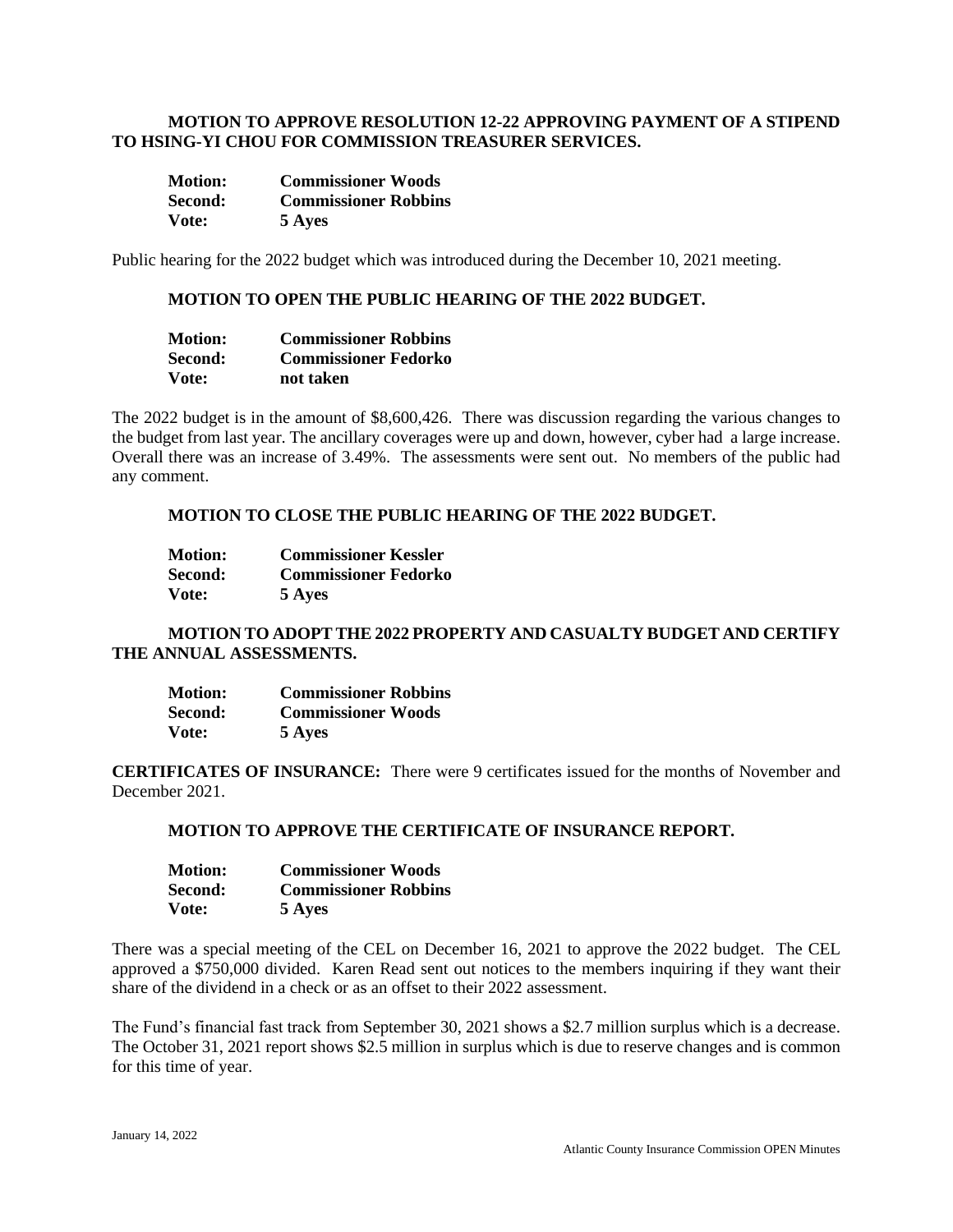The CEL financial fast track for the month of November shows a surplus of \$12.9 million and over \$31 million in cash.

Claim tracking for November has 20 new open claims. Half of those open claims are workers' compensation claims.

The next meeting is February 18, 2022.

### **CLAIMS SERVICES:**

Jennifer Conicella provided the Claims Services report. On January 11, 2022 the Governor reissued the Public Health State of Emergency for the State which restarts the provisions for essential workers and COVID exposure. Qual-Lynx is closely monitoring this development.

## **TREASURER:**

Bonnie Lindaw provided the monthly report. Resolution 13-22 is the January Bills List. There are two checks to BH Media Group for a total of \$54.40.

Ms. Lindaw also reported the bank reconciliations for the month of December have been completed. For workers' compensation there were \$199,150.20 in outstanding checks. Interest earned on that account for 2021 was \$725.11. The general liability account has \$5,825.60 in outstanding checks and total interest earned for 2021 was \$136.46. The admin account balance for December is \$9,510,766.98. There is one outstanding check for \$1,957.55 and total interest earned for 2021 was \$38,063.12.

### **MOTION TO APPROVE RESOLUTION 13-22 THE JANUARY BILLS LIST.**

| <b>Motion:</b> | <b>Commissioner Robbins</b> |
|----------------|-----------------------------|
| Second:        | <b>Commissioner Fedorko</b> |
| Vote:          | 5 Ayes                      |

### **CEL SAFETY DIRECTOR – JA MONTGOMERY RISK CONTROL:**

Glenn Prince of JA Montgomery presented the safety report for December and January. JA Montgomery is providing a safety expo around the state which provides a quick way for member entities to receive a variety of training associated with their jobs. It is focused on public works, parks and streets departments. It also includes bloodborne pathogens and PPE.

The media library and online streaming services remain available. All training through February 28, 2022 has been listed on the website NJCE.org. Mr. Prince encouraged any departments to review available training. Instructor led programs may also be available. If that method is requested then members should contact Glenn Prince's office.

No information is available on a 2022 Safety Grant, however, an update will be provided when that information is received.

Bonnie Lindaw asked if 2021 grants were awarded. Mr. Prince confirmed they were and he will send an email to Ms. Lindaw with that information.